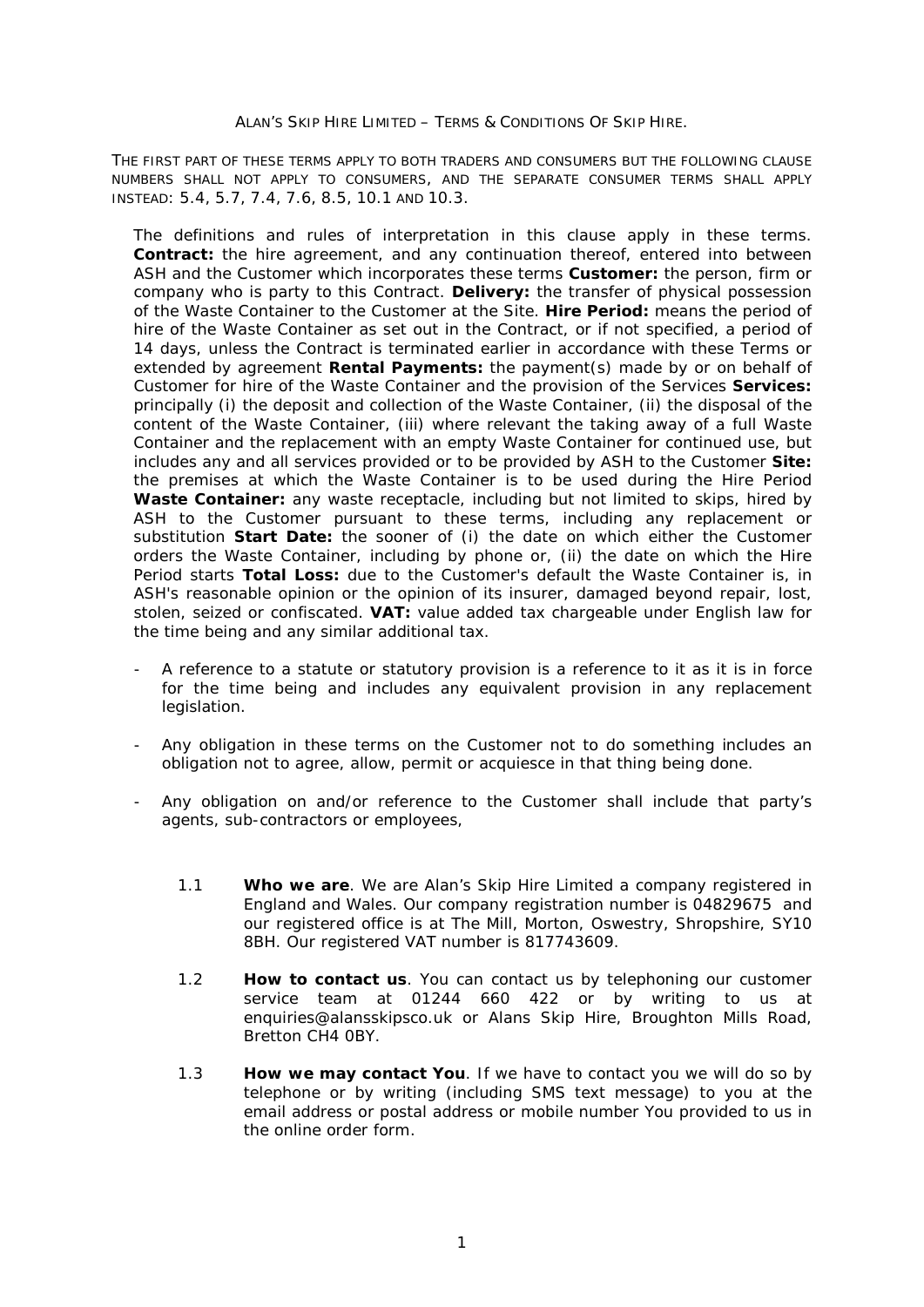1.4 **"Writing" includes emails**. When we use the words "writing" or "written" in these terms, this includes emails and also the contact form via our website or app.

# **2.**

2.1 These terms shall bind the Customer immediately upon the Start Date.

# **3.**

- 3.1 ASH shall hire the Waste Container to the Customer for use at the Site subject to the terms and conditions of this agreement.
- 3.2 ASH shall not, other than in the exercise of its rights under this agreement or applicable law, interfere with the Customer's quiet possession of the Waste Container.

## **4.**

The Hire Period starts immediately upon Delivery and shall continue unless terminated earlier in accordance with its terms.

- 5.1 The Customer shall pay the Rental Payments to ASH. The first Rental Payment shall be made in advance of the start of the Hire Period. Unless agreed otherwise, payment for any replacement or substituted Waste Container shall be made prior to ASH agreeing to supply that Container.
- 5.2 ASH may, in its absolute discretion, ask for a deposit to be paid in relation to the Hire Period and/or the Services. If such a deposit is paid, ASH shall be entitled to use that deposit to settle any sums whatsoever due to ASH pursuant to the Contract.
- 5.3 The Rental Payments are exclusive of VAT and any other applicable taxes and duties or similar charges which shall be payable by the Customer at the rate and in the manner from time to time prescribed by law.
- 5.4 All amounts due under this agreement shall be paid in full without any set-off, counterclaim, deduction or withholding (other than any deduction or withholding of tax as required by law).
- 5.5 If the Customer fails to make a payment due to ASH under this agreement by the due date, then, without limiting ASH's remedies the Customer shall pay interest on the overdue sum from the due date until payment of the overdue sum, whether before or after judgment.
- 5.6 Interest under this clause will accrue each day at 4% a year above the Bank of England's base rate from time to time, but at 4% a year for any period when that base rate is below 0%.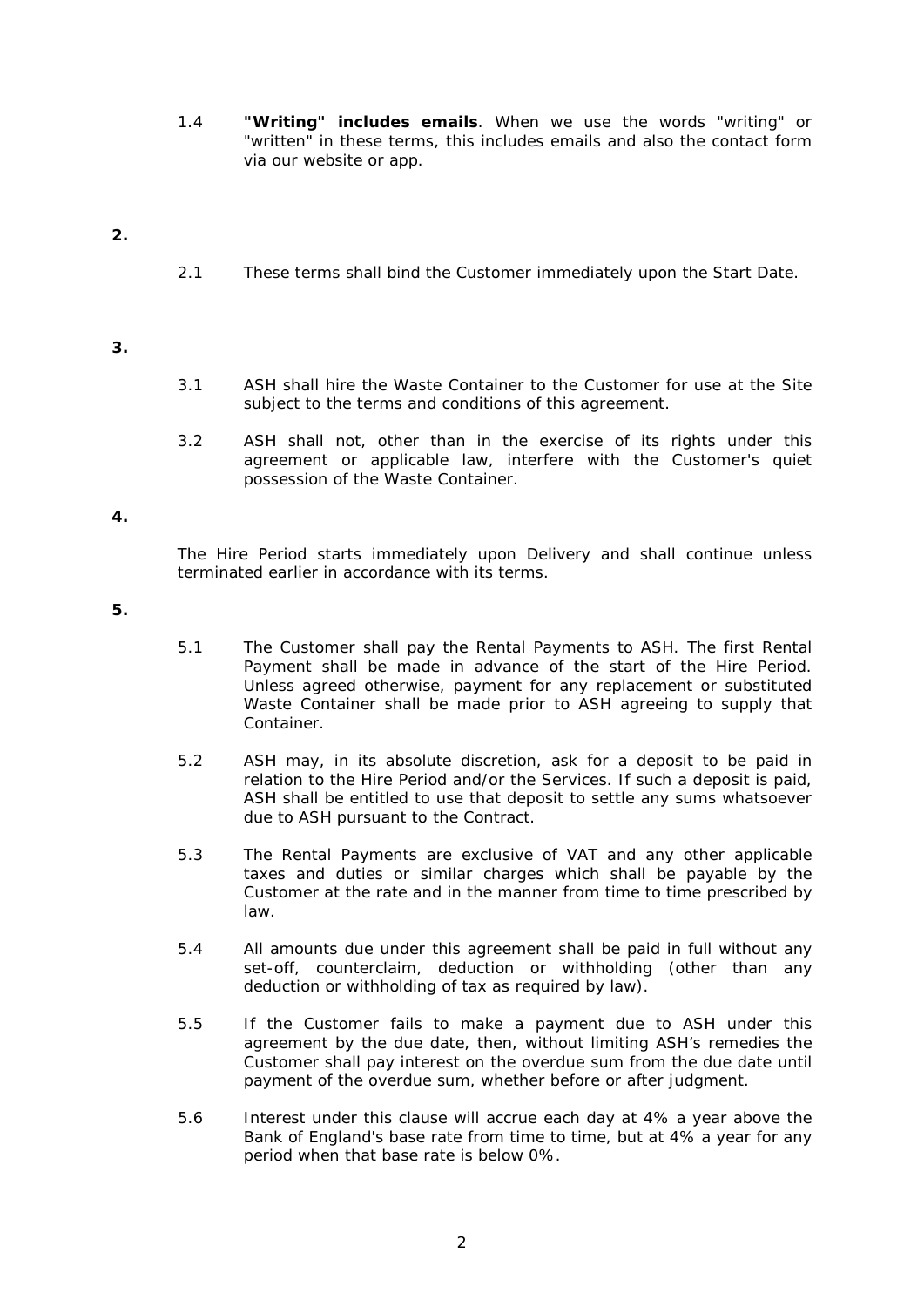- 5.7 ASH shall be entitled to vary the Rental Payment so long as (i) there are no more than 3 price variations in any one calendar year, and (ii) the aggregate of any price variations in a calendar year do not increase the price by more than 45% (excluding VAT) from the Rental Payment at the beginning of the calendar year in which the variations are made. If ASH proposes to vary the price in a way that does not accord with this clause 5.7, the Customer shall have a right to, but shall not be obliged to, terminate the contract on the express condition that the termination is notified to ASH in writing within 14 calendar days of the date on which the price increase which falls foul of this clause was first notified to the Customer.
- **6.**
- 6.1 Delivery of the Waste Container shall be made by ASH. ASH shall use all reasonable endeavours to effect Delivery by the date and time agreed between the parties but time of Delivery, or of performance of any other Services, shall not be of the essence of the Contract.
- 6.2 The Customer shall ensure that either they personally or a duly authorised representative of theirs shall be present at the Delivery of the Waste Container. Acceptance of Delivery by such representative shall constitute conclusive evidence that the Customer has examined the Waste Container and has found it to be in good condition, complete and fit in every way for the purpose for which it is intended (save as regards any latent defects not reasonably apparent on inspection). If required by ASH, the Customer's duly authorised representative shall sign a receipt confirming such acceptance.
- 6.3 ASH shall endeavour to accommodate the Customer's requests in terms of where the Waste Container is to be located at the Site. However, ASH shall not be obliged to place the Waste Container in any particular position and ASH's decision as to where the Waste Container can be placed shall be final.
- 6.4 If the Waste Container is a skip, and in the reasonable opinion of ASH is too heavy or otherwise unsafe to remove or move, the Customer may, at ASH's sole discretion, be required to remove items from the skip or order another skip in order to remove the excess. ASH shall return when the Waste Container is safe to move and a failed collection charge of £50 plus VAT shall be paid by the Customer.
- **7.**
- 7.1 The Waste Container shall at all times remain the property of ASH, and the Customer shall have no right, title or interest in or to the Waste Container (save the right to possession and use of the Waste Container subject to the terms and conditions of this agreement).
- 7.2 In the case of skips, legal ownership in any items or material placed in the skip will vest in ASH upon collection and removal of the skip from the Site by ASH.
- 7.3 The risk of loss, theft, damage or destruction of the Waste Container shall pass to the Customer on Delivery. The Waste Container shall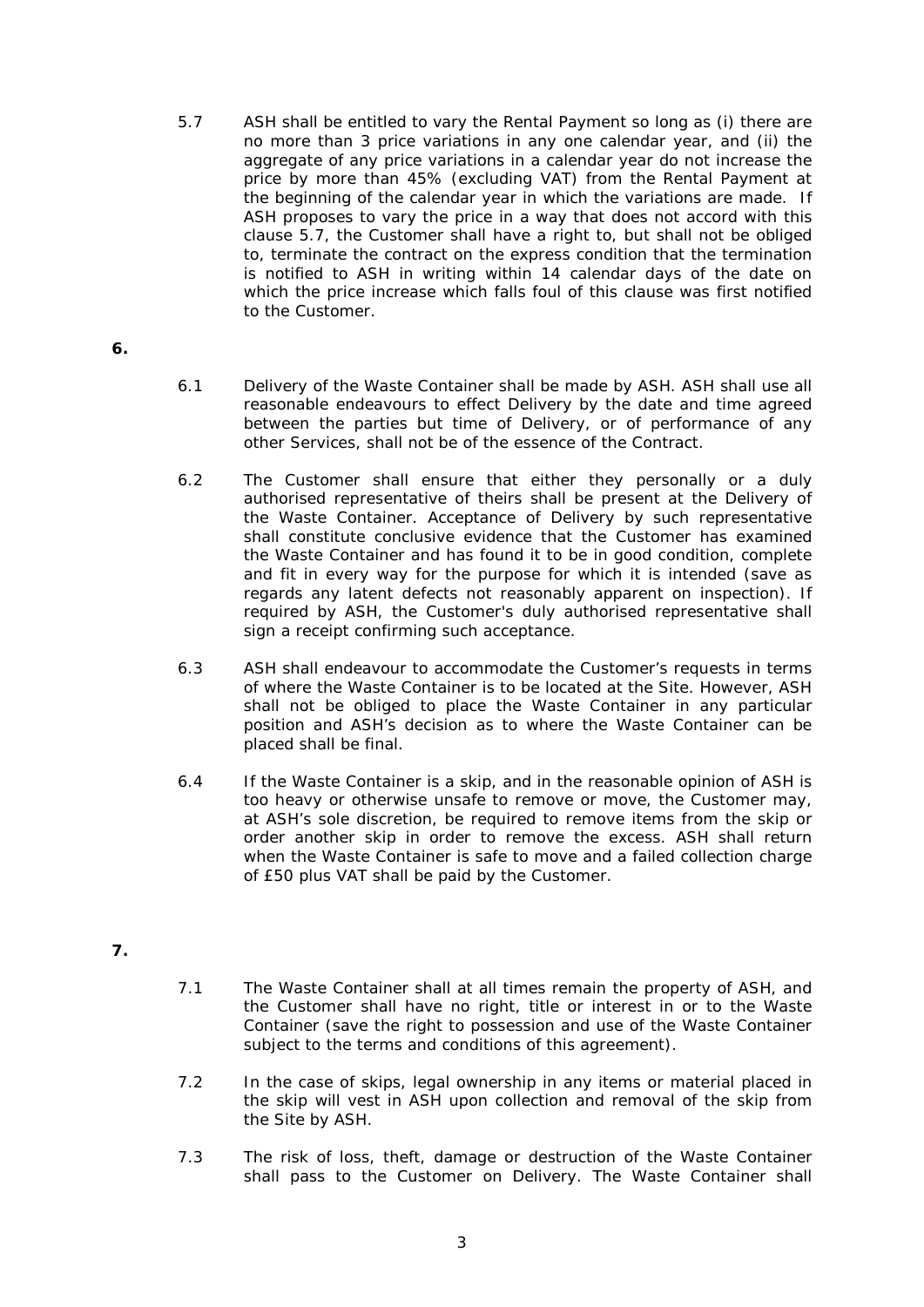remain at the sole risk of the Customer during the Hire Period and any further term during which the Waste Container is in the possession, custody or control of the Customer (**Risk Period**) until such time as the Waste Container is collected by ASH.

- 7.4 During the Hire Period and the Risk Period, the Customer shall, at its own expense ensure that the Waste Container is insured for a sum not less than an amount representing the Total Loss by the Customer's insurance during the Hire Period.
- 7.5 The Customer shall give immediate written notice to ASH in the event of any loss, accident or damage to the Waste Container arising out of or in connection with the Customer's possession or use of the Waste Container.
- 7.6 The Customer shall, on demand, supply copies of the relevant insurance policies or other insurance confirmation acceptable to ASH and proof of premium payment to ASH to confirm the insurance arrangements.

- 8.1 The Customer shall during the term of the Contract:
	- 8.1.1 ensure that the Waste Container is kept and used in a suitable place, and used only for the purposes for which it is designed;
	- 8.1.2 take such steps (including compliance with all safety and usage instructions provided by ASH) as may be necessary to ensure, so far as is reasonably practicable, that the Waste Container is at all times safe and without risk to health;
	- 8.1.3 Provide ASH, in a timely manner and at no charge, with safe and unhindered access to the Site in connection with the Waste Container and/or Services. In the event that ASH cannot, through no fault of its own, access the Containers in order to perform the Services the Customer shall be responsible for resolving any such access issues (at their own cost) and if ASH cannot Deliver or collect the Waste Container on any occasion, the Customer shall be liable to pay £50 plus VAT as a failed delivery charge;
	- 8.1.4 be responsible (at its own cost) for preparing and maintaining the Site;
	- 8.1.5 be responsible for ensuring that the Site, including any part thereof, is suitable and safe for the Waste Container to be sited and that no damage would be caused to the Site by the Delivery and/or depositing of the Waste Container;
	- 8.1.6 Inform ASH of all health and safety rules and regulations and any other reasonable security and/or safety requirements that apply at the Site;
	- 8.1.7 Obtain and maintain all necessary licences and consents and comply with all relevant legislation, regulations and good practice;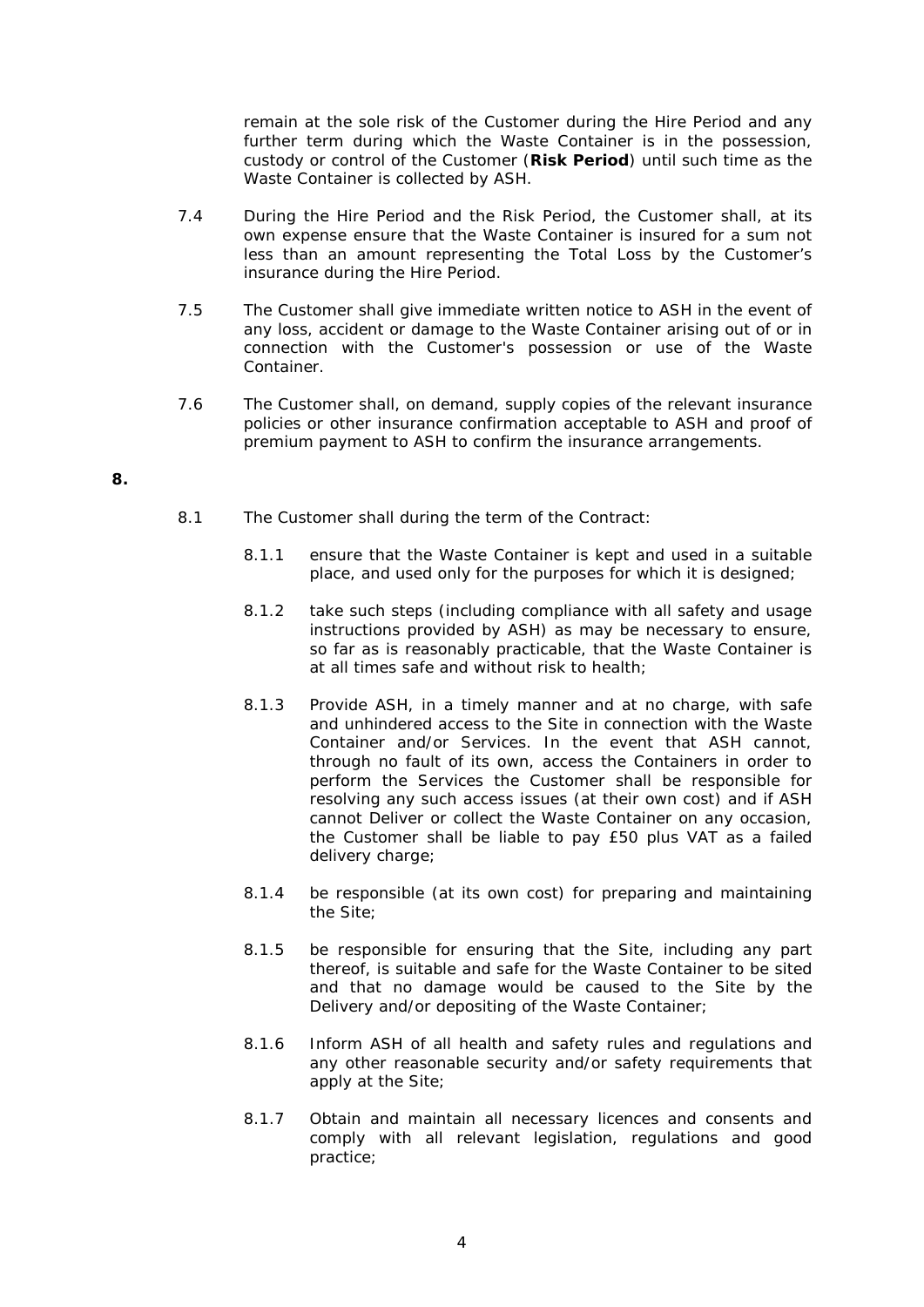- 8.1.8 not deposit any confidential and/or contaminated/hazardous waste and/or include waste which requires notification under the Special Waste Regulations 1980;
- 8.1.9 In the case of a skip, not overload it beyond the level identified on the skip;
- 8.1.10 maintain the Waste Container in materially the same condition that it was in upon Delivery (fair wear and tear only excepted);
- 8.1.11 make no alteration to the Waste Container;
- 8.1.12 keep ASH fully informed of all material matters relating to the Waste Container;
- 8.1.13 keep the Waste Container at all times at the Site and shall not move or attempt to move any part of the Waste Container to any other location without ASH's prior written consent;
- 8.1.14 permit ASH or its duly authorised representative to inspect the Waste Container at all reasonable times and for such purpose to enter upon the Site or any premises at which the Waste Container may be located, and shall grant reasonable access and facilities for such inspection;
- 8.1.15 not, without the prior written consent of ASH, part with control of (including for the purposes of repair or maintenance), sell or offer for sale, licence, underlet or lend the Waste Container or allow the creation of any mortgage, charge, lien or other security interest in respect of it;
- 8.1.16 not do or permit to be done any act or thing which will or may jeopardise the right, title and/or interest of ASH in the Waste Container;
- 8.1.17 not suffer or permit the Waste Container to be confiscated, seized or taken out of its possession or control under any distress, execution or other legal process, but if the Waste Container is so confiscated, seized or taken, the Customer shall notify ASH and the Customer shall at its sole expense use its best endeavours to procure an immediate release of the Waste Container and shall indemnify ASH on demand against all losses, costs, charges, damages and expenses incurred as a result of such confiscation;
- 8.1.18 not use the Waste Container for any unlawful purpose;
- 8.1.19 allow ASH or its representatives access to the Site or any premises where the Waste Container is located for purposes solely connected with the Waste Container, including its delivery and removal.
- 8.2 In the event that access pursuant to clauses 8.14 and/or 8.1.19 is not granted within 3 calendar days of ASH seeking to obtain access, the Customer hereby grants to ASH a bare licence to access the Site exclusively for the purposes referred to in the respective aforesaid clauses.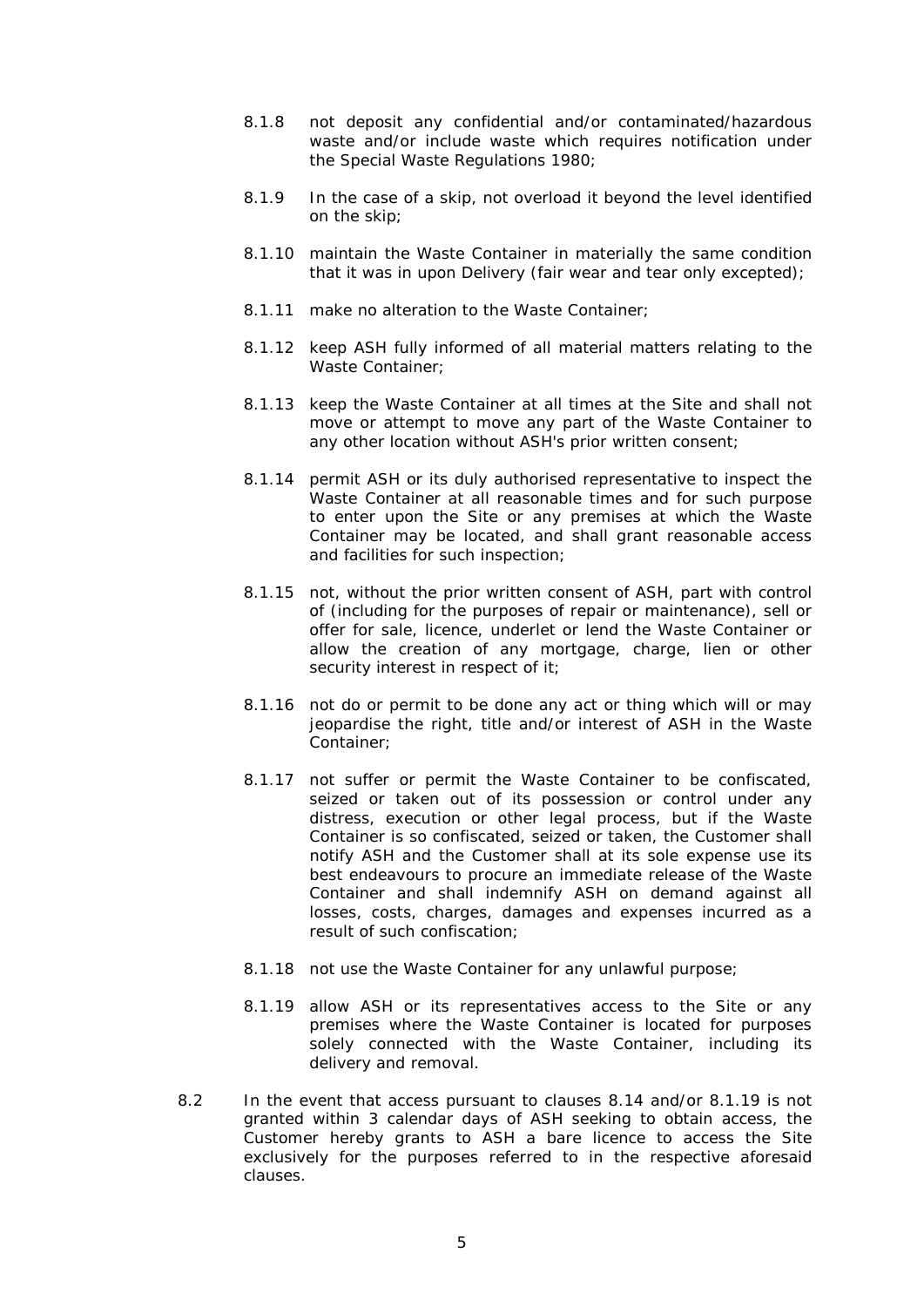- 8.3 If the Customer moves the Waste Container from or off the Site or for any reason the Waste Container is kept on or near a public highway, or generally not on the Customer's property then:
	- 8.3.1 For the purpose only of sections 139 and 140 of the Highways Act 1980 and the Builders' Skips (Markings) Regulations 1984 the Customer is deemed to be the owner of any ASH Containers;
	- 8.3.2 The Customer is responsible for ensuring that any Waste Container comply with the requirements of the Highways Act 1980, the Builders' Skip (Markings) Regulations 1984 and the requirements or conditions imposed by any local or governmental authority for so long as the Waste Container is in the possession of the Customer;
	- 8.3.3 In addition to any other requirements placed on the Customer pursuant to this agreement the Customer shall take all reasonable precautions and exercise all due diligence in respect of ensuring that the Waste Container does not pose any health and/or safety risk, including but not limited to ensuring that at night the following precautions are taken (i) A traffic lamp in working order and which complies with the Traffic Sign Regulations shall be placed or attached to the Waste Container and (ii) Each traffic lamp shall have an illuminate power of not less than 1 candela and shall remain lit throughout hours of darkness.
- 8.4 The Customer acknowledges that ASH shall not be responsible for any loss of or damage to the Waste Container or the Site arising out of or in connection with any negligence, misuse and/or mishandling of the Waste Container or otherwise caused by the Customer or its officers, employees, agents and contractors.
- 8.5 The Customer undertakes to indemnify ASH on demand against all losses, liabilities, claims, damages, costs or expenses of whatever nature otherwise arising out of or in connection with any failure by the Customer to comply with the terms of this agreement.
- 8.6 The Customer warrants that any information given to ASH about the use to which the Waste Container is to be put, including in the case of skips the type of material that is to be deposited in the skip, is accurate and not misleading.

- 9.1 ASH warrants that:
	- 9.1.1 the Waste Container shall substantially conform to its specification (as made available by ASH, if any) and be fit for any purpose held out by ASH; and
	- 9.1.2 ASH shall deal with any waste put in the Waste Container in a manner which complies with statutory and/or regulatory requirements save that ASH shall not be obliged to deal at all with waste that does not comply with clause 8.1.8, 8.1.9 and/or 8.1.18.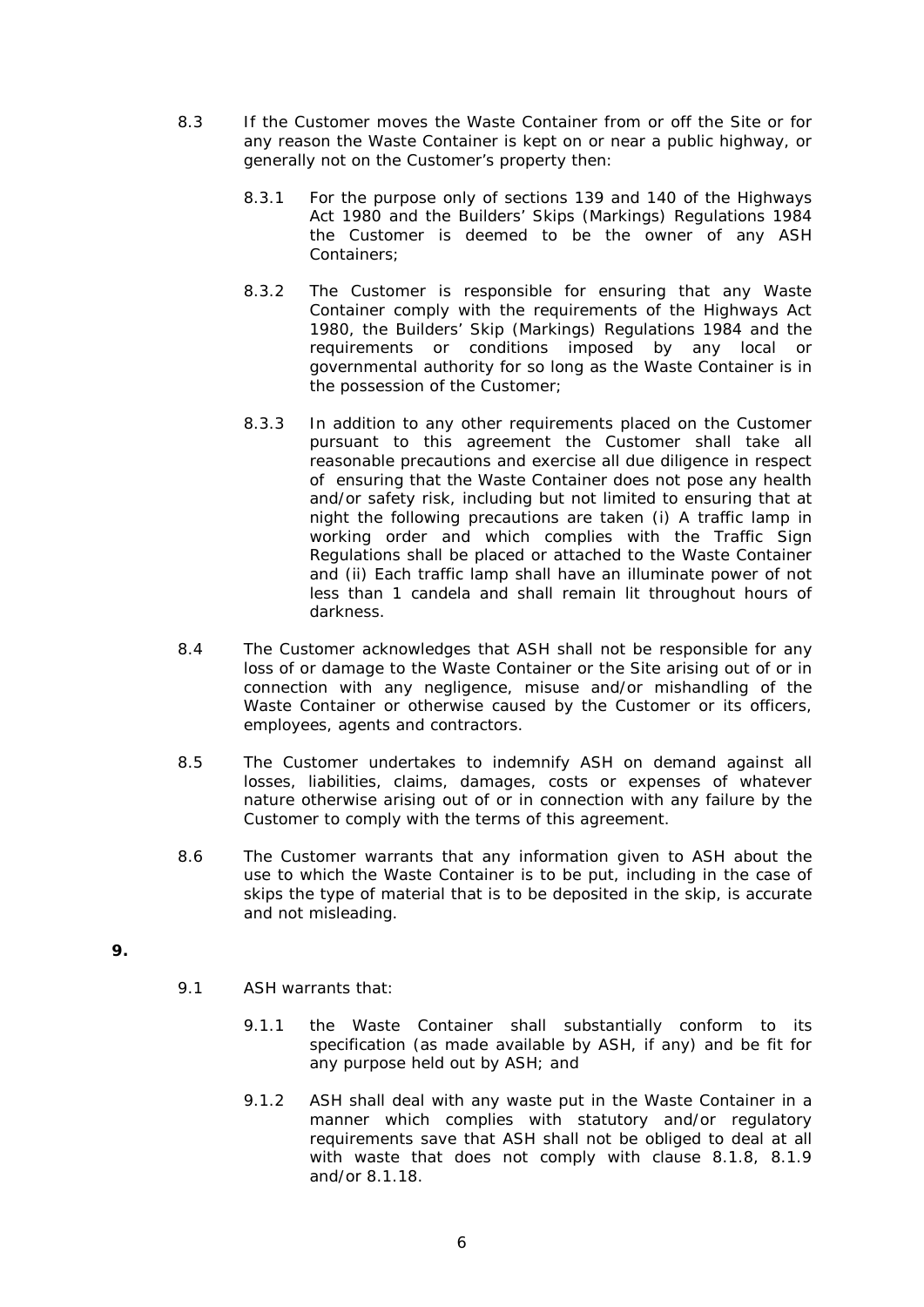- 10.1 All warranties, conditions and other terms implied by statute or common law are, to the fullest extent permitted by law, excluded from this agreement.
- 10.2 Nothing in this agreement limits or excludes the liability of ASH:
	- 10.2.1 For death or personal injury resulting from negligence; or
	- 10.2.2 For any damage or liability incurred by the Customer as a result of fraud or fraudulent misrepresentation by ASH.
- 10.3 Subject to clause 10.2:
	- 10.3.1 ASH shall not be liable for loss of profits, loss of business, depletion of goodwill and/or similar losses, loss of anticipated savings, loss of goods and/or any special, indirect, consequential or pure economic loss, costs, damages, charges or expenses; and
	- 10.3.2 ASH's total liability in contract, tort (including negligence or breach of statutory duty), misrepresentation, restitution or otherwise arising in connection with the performance or contemplated performance of this agreement shall be limited to a sum equivalent to ASH's net profit on the Rental Payment(s).
- 10.4 The Customer hereby acknowledges that the price payable under this agreement is directly related to the level of risk undertaken by ASH and that if the Customer so desired a variation of the price could be negotiated on the basis that the Customer required ASH to increase its level of risk.

### **11.**

- 11.1 Without affecting any other right or remedy available to it, ASH may terminate this agreement with immediate effect by giving written notice to the Customer if:
	- 11.1.1 the Customer fails to pay any amount due under this agreement on the due date for payment;
	- 11.1.2 the Customer commits a material breach of any other term of this agreement which breach is irremediable or (if such breach is remediable) fails to remedy that breach within a period of 5 calendar days after being notified to do so;
	- 11.1.3 the Customer repeatedly breaches any of the terms of this agreement in such a manner as to reasonably justify the opinion that its conduct is inconsistent with it having the intention or ability to give effect to the terms of this agreement;
	- 11.1.4 the Customer is, or in the reasonable opinion of ASH is likely to become, insolvent;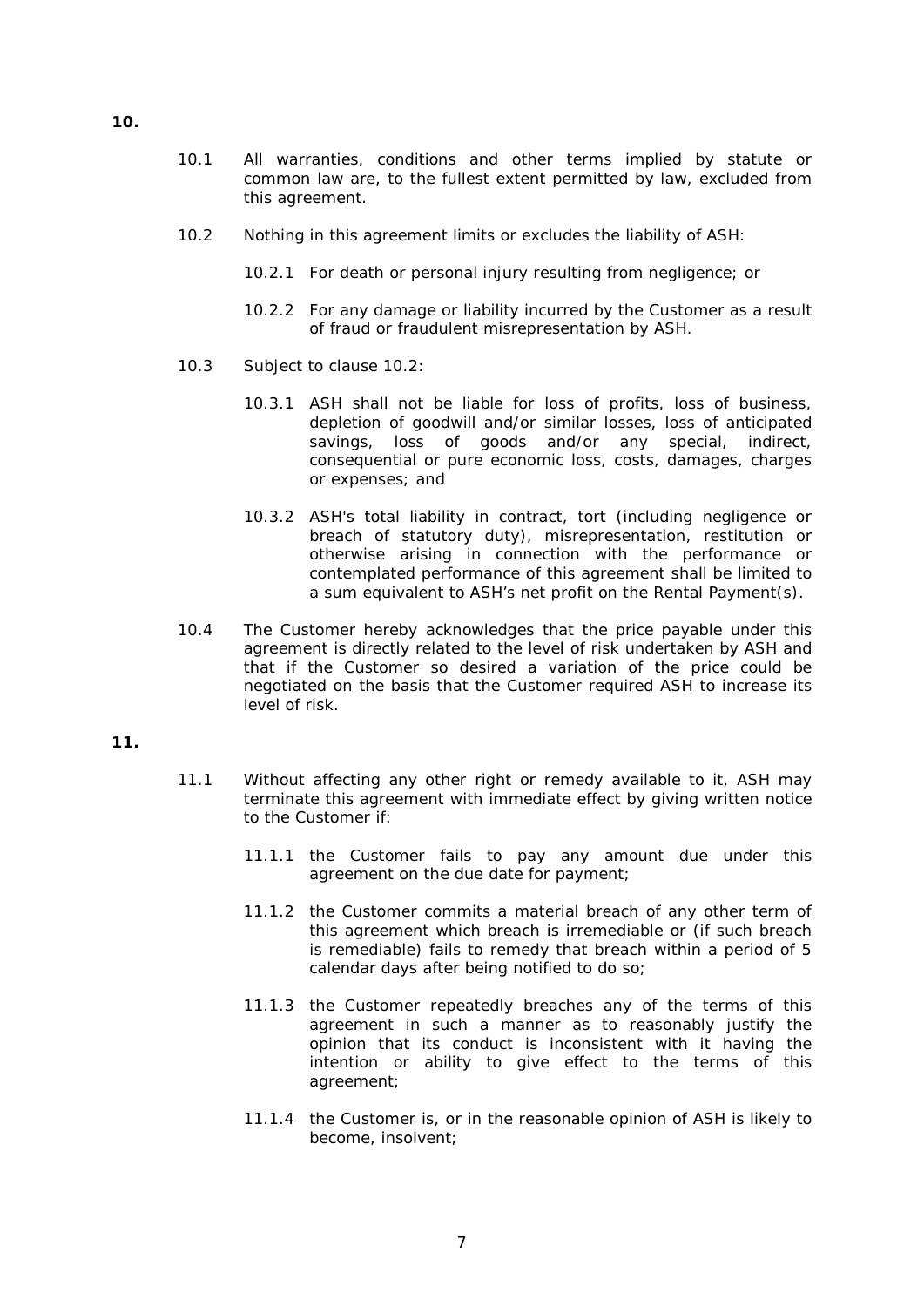- 11.1.5 the Customer (being a business) suspends or ceases, or threatens to suspend or cease, carrying on all or a substantial part of its business;
- 11.1.6 the Customer (being an individual) dies or, by reason of illness or incapacity (whether mental or physical), is incapable of managing their affairs or becomes a patient under any mental health legislation.
- 11.2 This agreement shall automatically terminate if a Total Loss occurs in relation to the Waste Container.
- 11.3 Upon termination of this agreement, however caused:
	- 11.3.1 ASH's consent to the Customer's possession of the Waste Container shall terminate and ASH may, by its authorised representatives, without notice and at the Customer's expense, retake possession of the Waste Container and for this purpose may enter the Site or any premises at which the Waste Container is located; and
	- 11.3.2 without prejudice to any other rights or remedies of the Customer, the Customer shall pay to ASH on demand:
		- 11.3.2.1 all Rental Payments and other sums due but unpaid at the date of such demand together with any interest accrued;
		- 11.3.2.2 any costs and expenses incurred by ASH in recovering the Waste Container and/or in collecting any sums due under this agreement (including any storage, insurance, repair, transport, legal and remarketing costs).
- 11.4 Termination or expiry of this agreement shall not affect any rights, remedies, obligations or liabilities of the parties that have accrued up to the date of termination or expiry, including the right to claim damages in respect of any breach of the agreement which existed at or before the date of termination or expiry.

- 12.1 Given the value of the work involved the parties agree that it is not practical to issue delivery tickets or obtain signatures for each collection. ASH's records shall stand as proof of service.
- 12.2 This agreement is personal to the Customer and cannot be assigned without ASH's prior written consent. ASH may assign, subcontract, novate, transfer or deal in any other manner with all or any of its rights or obligations under this agreement.
- 12.3 ASH will not accept any correspondence from and shall not deal at all with any party other than the Customer in respect of the Services and this agreement. This means that ASH shall not deal with the Customer's party agent if the Customer decided to appoint one.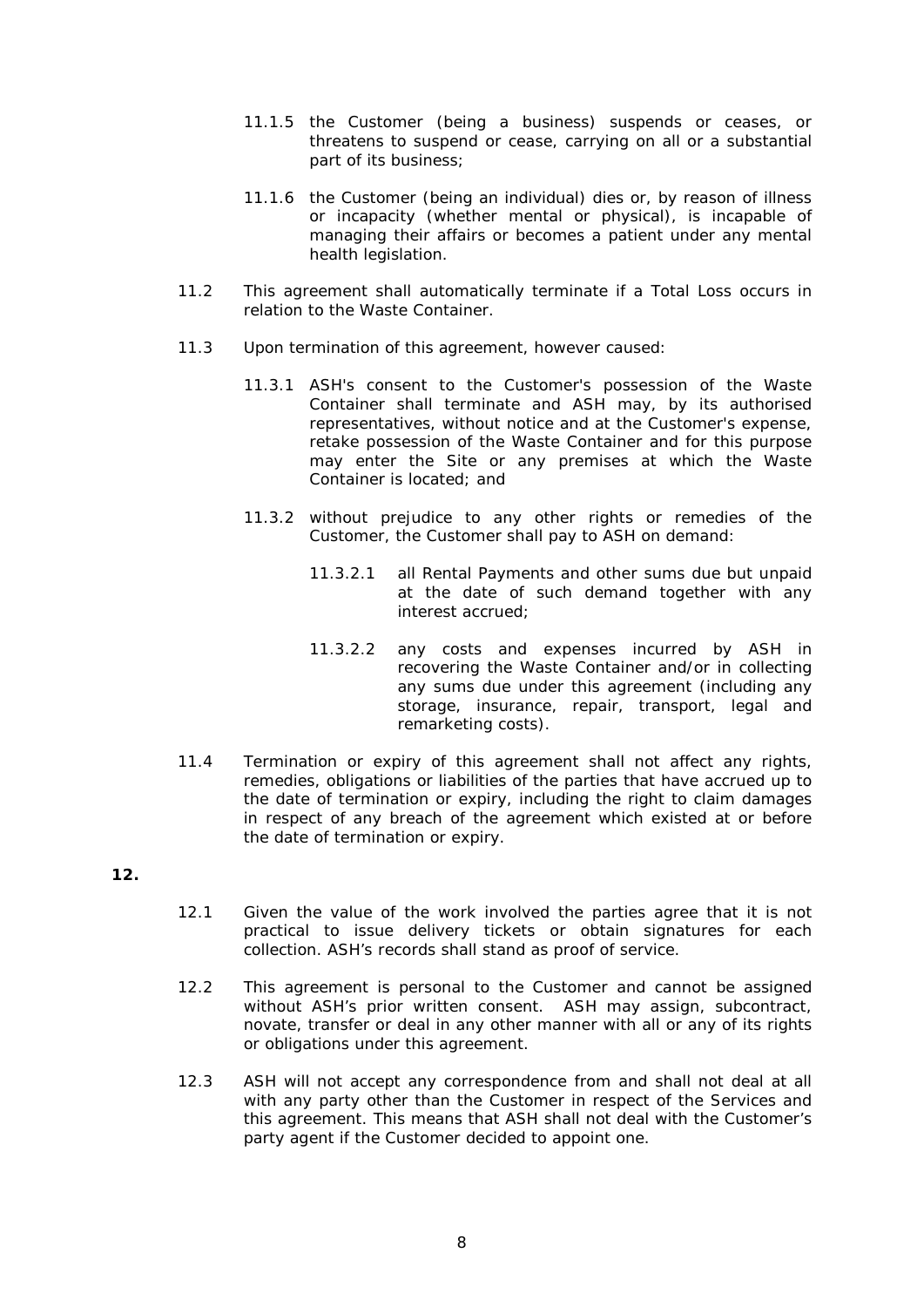- 12.4 The Customer acknowledges and agrees that details of the Customer's name, address and payment record may be submitted to a credit reference agency, and personal data will be processed by and on behalf of ASH in connection with the Services.
- 12.5 Each right or remedy of ASH under this agreement is without prejudice to any other right or remedy of ASH whether under this agreement or not.
- 12.6 ASH shall not be in breach of this agreement nor liable for delay in performing, or failure to perform, any of its obligations under this agreement if such delay or failure results from events, circumstances or causes beyond its reasonable control.
- 12.7 This agreement constitutes the whole agreement between ASH and the Customer and supersedes any previous arrangement, understanding or agreement between them relating to the subject matter of this agreement.
- 12.8 The Customer acknowledges that, in entering into this agreement it does not rely on any statement, representation, assurance or warranty of any person (whether a party to this agreement or not) other than as expressly set out in this agreement and in the Contract.
- 12.9 Nothing in this agreement is intended to, or shall be deemed to, establish any partnership or joint venture between any of the parties
- 12.10 If any provision of this agreement is found by any court, tribunal or administrative body of competent jurisdiction to be wholly or partly illegal, invalid, void, voidable, unenforceable or unreasonable it shall, to the extent of such illegality, invalidity, voidness, voidability, unenforceability or unreasonableness, be deemed severable and the remaining provisions of this agreement and the remainder of such provision shall continue in full force and effect.
- 12.11 Failure or delay by ASH in enforcing or partially enforcing any provision of this agreement shall not be construed as a waiver of any of its rights under this agreement.
- 12.12 No variation of this agreement shall be effective unless it is in writing and signed by the parties (or their authorised representatives).
- 12.13 The parties to this agreement do not intend that any term of this agreement shall be enforceable by virtue of this agreement (Rights of Third Parties) Act 1999 by any person that is not a party to it.
- 12.14 The formation, existence, construction, performance, validity and all aspects of this agreement and any and all matters relating to it shall be governed by English law and the parties submit to the exclusive jurisdiction of the English courts.
- 12.15 Any notice or written request given by the Customer in relation to the Services and these terms, including but not limited to notice to terminate this agreement, shall be in writing, sent for the attention of the Managing Director, delivered by recorded delivery and provide the date of the notice. Any notice or request which does not comply with this clause shall not be a valid.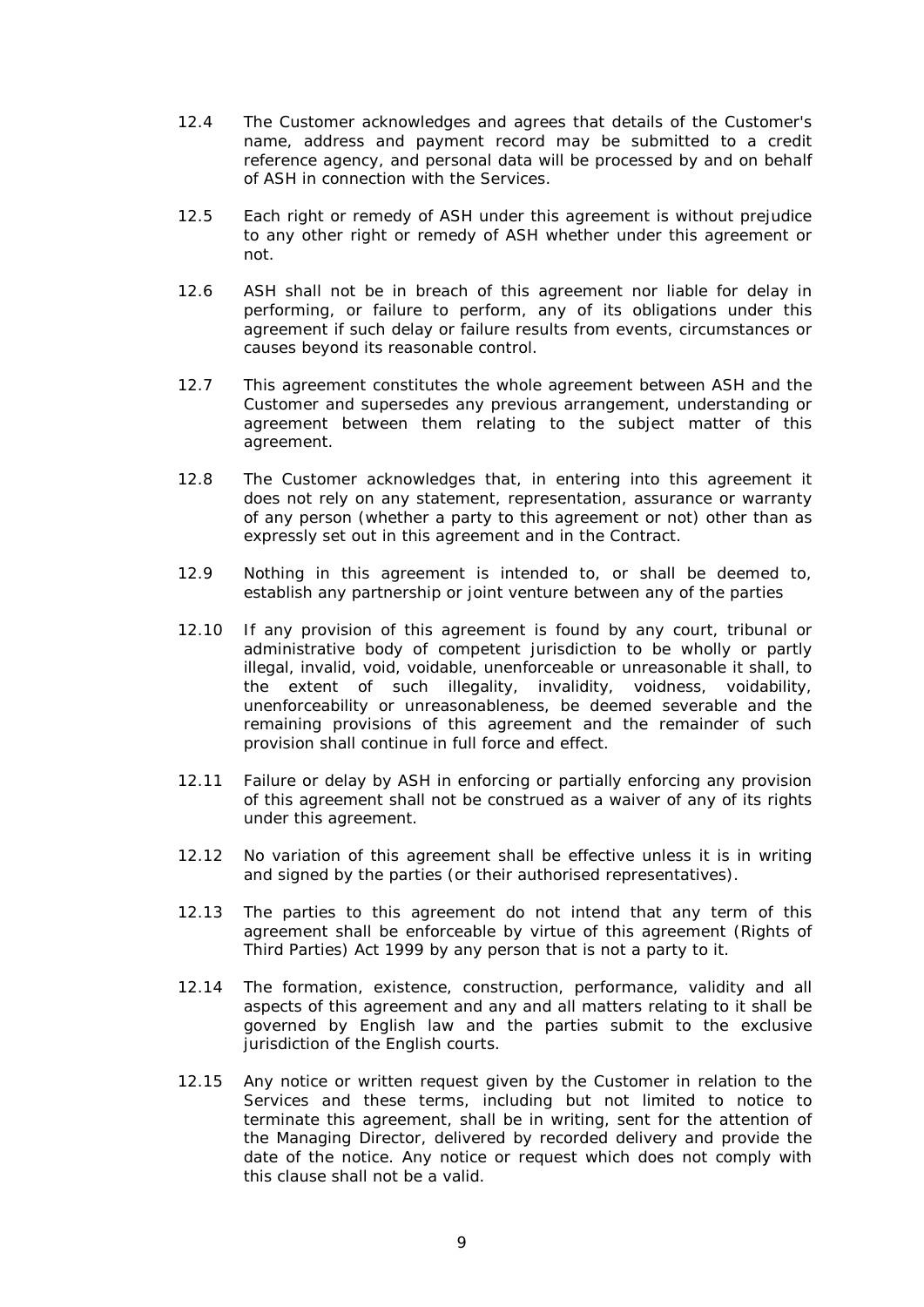# **TERMS APPLICABLE TO CONSUMERS ONLY**

AS A CONSUMER, THE CUSTOMER HAS LEGAL RIGHTS AND REMEDIES IN RELATION TO THIS CONTRACT. ADVICE ABOUT THE CUSTOMER'S LEGAL RIGHTS AND REMEDIES IS AVAILABLE FROM THE CITIZENS' ADVICE BUREAU.

DO NOT ACCEPT THESE TERMS AND CONDITONS IF YOU ARE UNHAPPY WITH THEM OR UNSURE ABOUT ANYTHING.

### **13. THE CUSTOMER RIGHTS TO END THE CONTRACT**

**The Customer can always end the contract with us**. The Customer's rights when ending the contract will depend how we are performing and when the Customer decide to end the contract:

- 13.1 **Ending the contract because of something ASH has done or is going to do**. If the Customer is ending a contract for a reason set out at 13.1.1 – 13.1.5 below the contract will end immediately and the Customer will be refunded in full for any Services which have not been provided and the Customer may also be entitled to compensation. The reasons are:
	- 13.1.1 we have told the Customer about an upcoming change to the Hire Period and/or Services or these terms which the Customer do not agree to;
	- 13.1.2 we have told the Customer about an error in the price and the Customer does not wish to proceed;
	- 13.1.3 there is a risk that supply of the Services or the hire of the Waste Container may be significantly delayed because of events outside our control;
	- 13.1.4 we cannot hire the Waste Container or provide the Services for technical reasons, or ASH notify the Customer about a proposed suspension for technical reasons in each case for a period of more than one week; or
	- 13.1.5 the Customer has a legal right to end the contract because of something we have done wrong.
- 13.2 **Ending the contract by exercising the Customer's right to change their mind (Consumer Contracts Regulations 2013)**. For most services ordered online or over the phone the Customer will have a legal right to change their mind within 14 days and receive a refund of any money paid. However:
	- 13.2.1 If the Customer cancels after we have started to provide Services or the Hire Period has started, the Customer must pay ASH the Rental Payment even if the 14 day cancellation period is still running; and
	- 13.2.2 The Customer does not have a right to change their mind once provision of the Services or the Hire Period has been completed, even if the 14 day cancellation period is still running.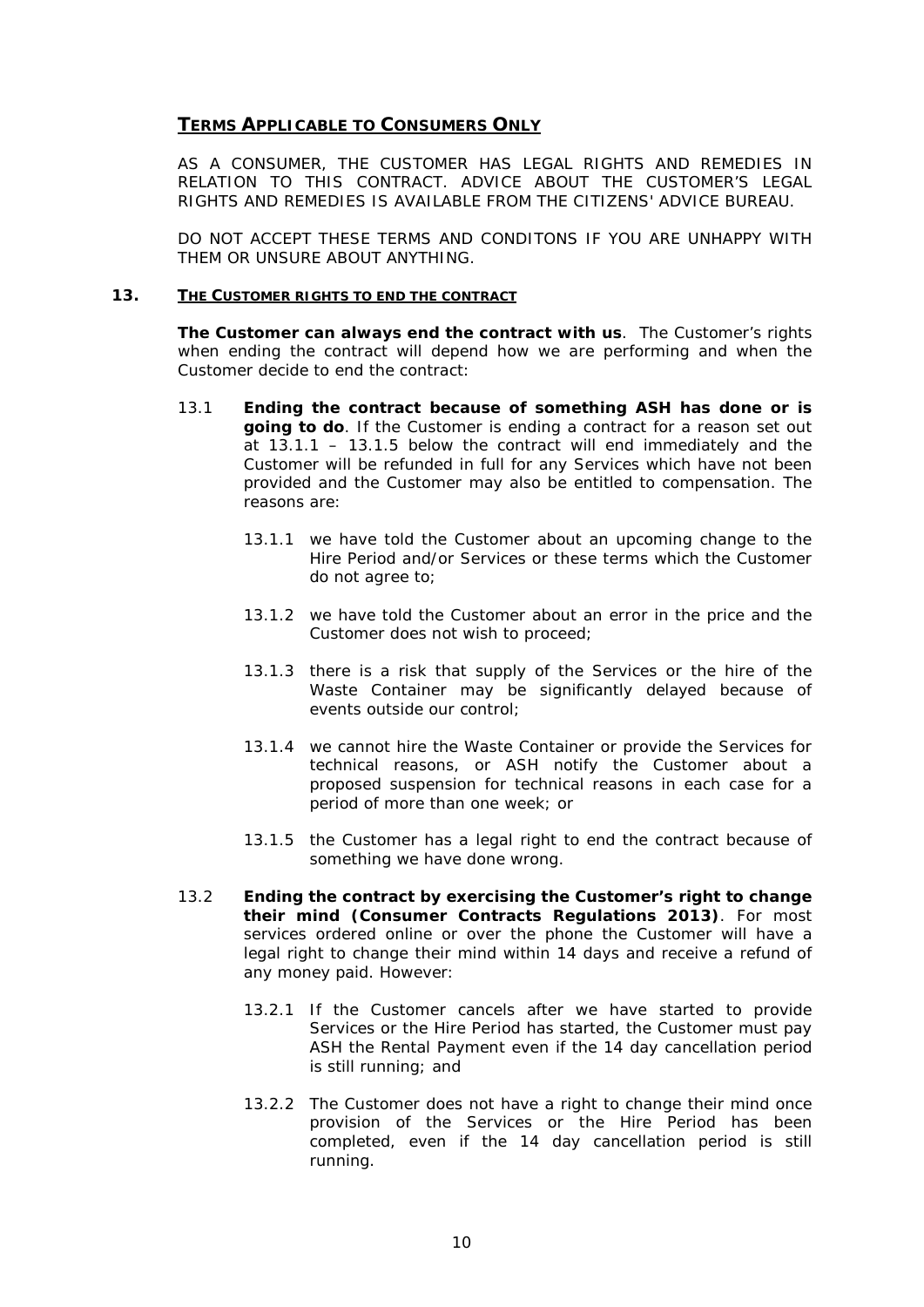13.3 **Ending the contract where we are not at fault and there is no right to change the Customer's mind**. Please be aware that the money paid for the Hire Period is an entire sum, and is therefore not refundable in part if the Customer ends the contract where ASH is not at fault.

> Even if we are not at fault and the Customer does not have a right to change their mind the Customer can still end the contract before it is completed, but the Rental Payment will be payable in full anyway. A contract for services is completed when we have finished providing the services or, in this case, when the Hire Period is over. If The Customer wants to end a contract before it is completed where we are not at fault and the 14 day cooling off period has expired please contact us to let us know. The contract will end immediately and we will refund any sums paid by the Customer for Services not provided. Please be aware that the money paid for the Hire Period is an entire sum, and is therefore not refundable in part if the Customer ends the contract where ASH is not at fault.

### **14. HOW TO END THE CONTRACT WITH US**

- 14.1 To end the contract with us, please let us know by doing one of the following:
	- 14.1.1 **Phone or email**. You can contact us by telephoning our customer service team at 01244 660 422 or by writing to us at [enquiries@alansskipsco.uk](mailto:enquiries@alansskipsco.uk) or Alans Skip Hire, Broughton Mills Road, Bretton CH4 0BY.
	- 14.1.2 **Online**. Complete the [form INSERT LINK TO ONLINE FORM] on our website.
	- 14.1.3 **By post**. Write to us at the address given at 14.1.1.
- 14.2 **How we will refund the Customer**. We will refund the Customer the Rental Payment by bank transfer within 7 days of the Customer providing us with the relevant details. However, we may make deductions from the price, as described below.

### <span id="page-10-0"></span>**15. OUR RIGHTS TO END THE CONTRACT**

- 15.1 **We may end the contract if the Customer breaks it**. We may end the contract at any time by writing to the Customer if:
	- 15.1.1 The Customer does not make any payment to us when it is due and the Customer still does not make payment within 7 days of us reminding the Customer that payment is due;
	- 15.1.2 The Customer does not, within a reasonable time of us asking for it, provide us with information that is necessary for us to provide the Services; or
	- 15.1.3 The Customer does not, within a reasonable time, allow us access to the Site in order to deposit the Waste Container; or
	- 15.1.4 The Customer materially breaches this agreement;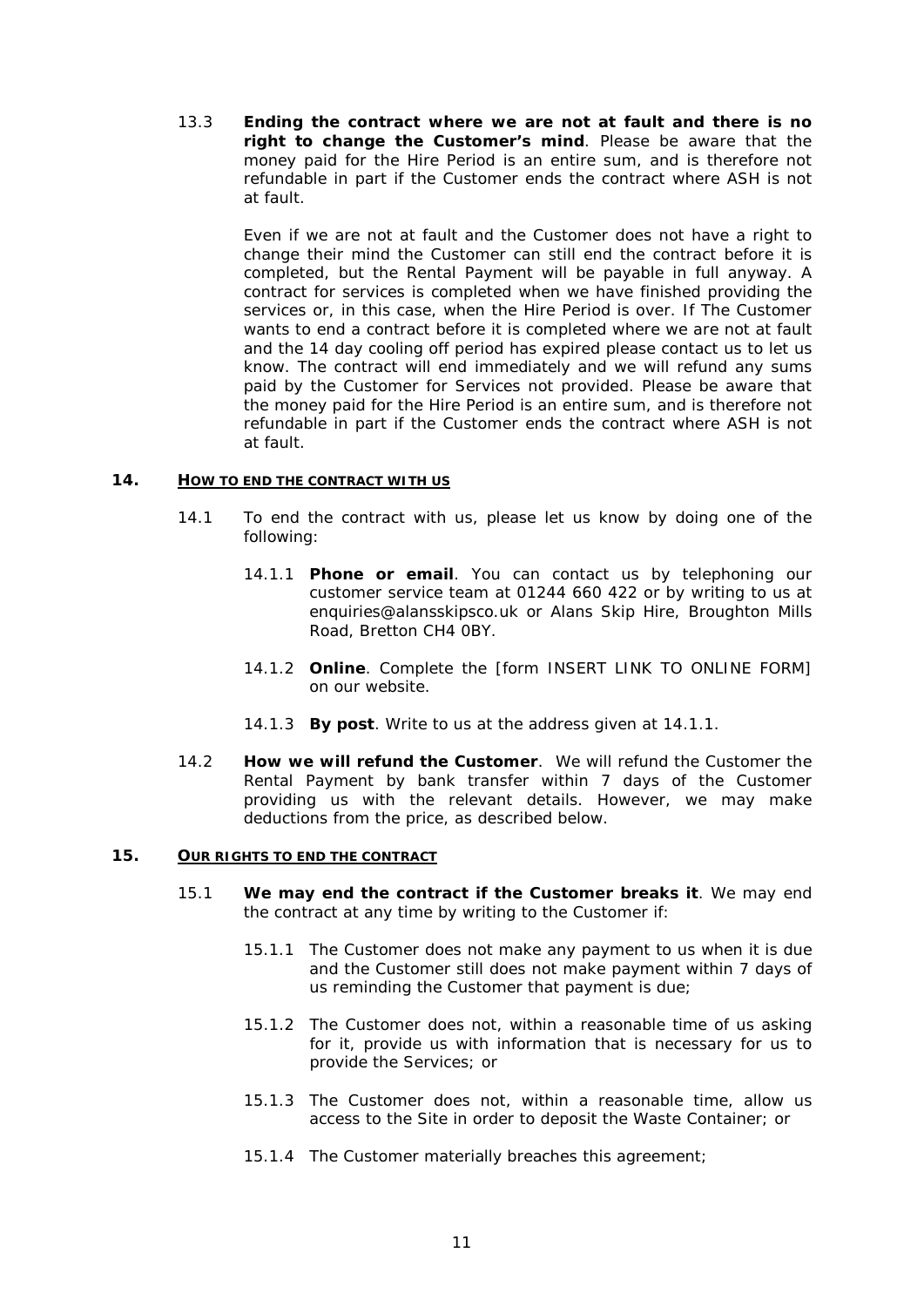- 15.1.5 The Customer is made, or in the reasonable opinion of ASH is likely to be made, bankrupt.
- 15.2 **The Customer must compensate us if the Customer break the contract**. In addition to ASH's right to withdraw from the contract (set out below at 15.3) if ASH end the contract in the situations set out in Clause [15.1](#page-10-0) and ASH could have hired the Waste Container to a third party during the time of the proposed Hire Period then ASH shall be entitled to keep any money paid to ASH in advance of the Hire Period starting.
- 15.3 **ASH may withdraw the Waste Container hire and/or the Services**. We may write to the Customer to let them know that we are going to stop providing the product. We will let the Customer know as soon as reasonably practicable that we will not be hiring the Waste Container and/or providing the Services.
- 15.4 **ASH's losses caused by the Customer.** The Customer shall be liable to pay to ASH, on demand, all reasonable costs, charges or losses sustained or incurred by ASH (including any direct, indirect or consequential losses, loss of profit and loss of reputation, loss or damage to property and those arising from injury to or death of any person and loss of opportunity to deploy resources elsewhere) arising directly or indirectly from the Customer's fraud, negligence, failure to perform or delay in the performance of any of its obligations under this agreement, subject to ASH confirming such costs, charges and losses to the Customer in writing.
- 15.5 **ASH can recover costs if the Customer fails to make payment**. In the event that the Customer fails and/or refuse to pay ASH any sum when due, the Customer shall be liable to pay ASH as a debt any reasonable and proportionate costs/charges/fees incurred (including but not limited to legal costs and court fees) by ASH and/or its agents.
- 15.6 **Nothing in this Clause 15 shall prejudice ASH's other rights or remedies**. Any existing rights of the parties as at termination and the continuation of any provision expressly stated to survive or implicitly surviving termination, shall not be affected.

### **16. OUR RESPONSIBILITY FOR LOSS OR DAMAGE SUFFERED BY YOU**

- 16.1 **We are responsible to the Customer for foreseeable loss and damage caused by us**. If ASH fails to comply with these terms, we are responsible for loss or damage the Customer suffers that is a foreseeable result of ASH breaking this contract or our failing to use reasonable care and skill, but we are not responsible for any loss or damage that is not foreseeable. Loss or damage is foreseeable if either it is obvious that it will happen or if, at the time the contract was made, both ASH and the Customer knew it might happen, for example, if the Customer discussed it with ASH during the sales process.
- 16.2 **ASH does not exclude or limit in any way our liability to the Customer where it would be unlawful to do so**. This includes liability for death or personal injury caused by ASH's negligence or the negligence of its employees, agents or subcontractors; and/or for fraud or fraudulent misrepresentation.